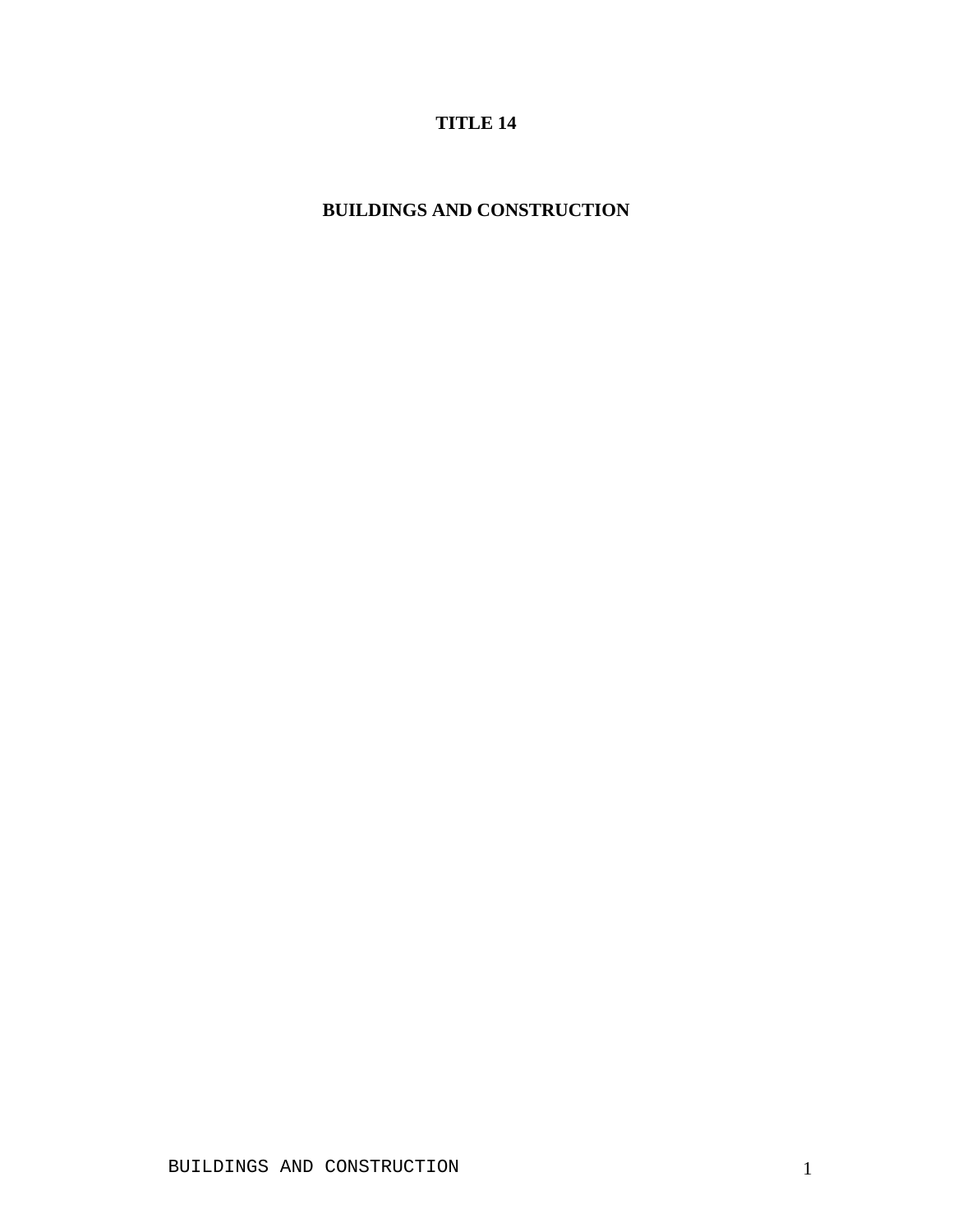## **Title 14**

## **BUILDINGS AND CONSTRUCTION**

# **Chapters:**

| 14.04        | <b>Building Code</b>                                 |
|--------------|------------------------------------------------------|
| <b>14.10</b> | <b>Key Lock Box System / Automated Alarm Systems</b> |
| 14.24        | <b>Unsafe Building Law</b>                           |
| <b>14.30</b> | <b>Manufactured Homes</b>                            |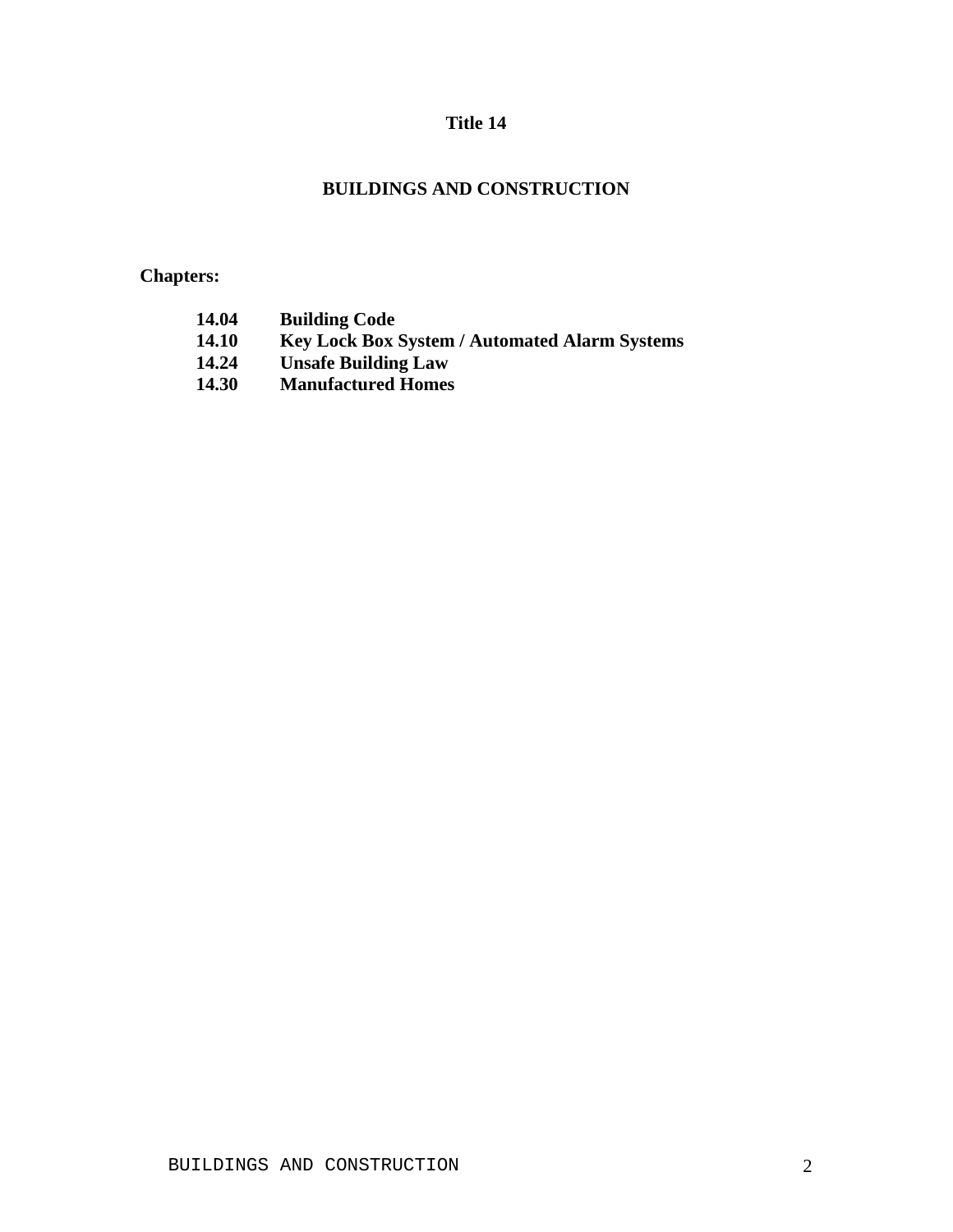#### **BUILDING CODE**

#### **Sections:**

| 14.04.010 | <b>Title</b>                          |
|-----------|---------------------------------------|
| 14.04.020 | <b>Purpose</b>                        |
| 14.04.030 | <b>Authority</b>                      |
| 14.04.040 | Scope                                 |
| 14.04.050 | <b>Adoption of Rules by Reference</b> |
| 14.04.060 | <b>Application for Permits</b>        |
| 14.04.070 | <b>Permit Required</b>                |
| 14.04.080 | <b>Other Ordinances</b>               |
| 14.04.090 | <b>Fees and Required Inspections</b>  |
| 14.04.100 | <b>Review of Application</b>          |
| 14.04.110 | <b>Inspections</b>                    |
| 14.04.120 | <b>Inspection Assistance</b>          |
| 14.04.130 | Entry                                 |
| 14.04.140 | <b>Stop Order</b>                     |
| 14.04.160 | Workmanship                           |
| 14.04.170 | <b>Violations</b>                     |
| 14.04.180 | <b>Right of Appeal</b>                |
| 14.04.190 | <b>Remedies</b>                       |
| 14.04.200 | <b>Penalties</b>                      |
| 14.04.210 | <b>Effective Date</b>                 |
|           |                                       |

**14.04.010 Title.** This Ordinance, and all Ordinances supplemental or amendatory hereto, shall be known as the "Building Code of the City of Petersburg, Indiana", may be cited as such, and will be referred to herein as "this code". (Ord. 1990-1, S1, Apr. 2, 1990)

**14.04.020 Purpose.** The purpose of this code is to provide minimum standards for the protection of life, health, environment, public safety and general welfare, and for the conservation of energy in the design and construction of buildings and structures. (Ord. 1990-1, S2, Apr. 2, 1990)

**14.04.030 Authority.** It is hereby agreed by and between the County of Pike and the City of Petersburg, whose agents are signators hereto that:

(1) The Building Commission of Pike County is the single agency designated to administer building rules and inspection within the boundaries of the units of government which are parties hereto.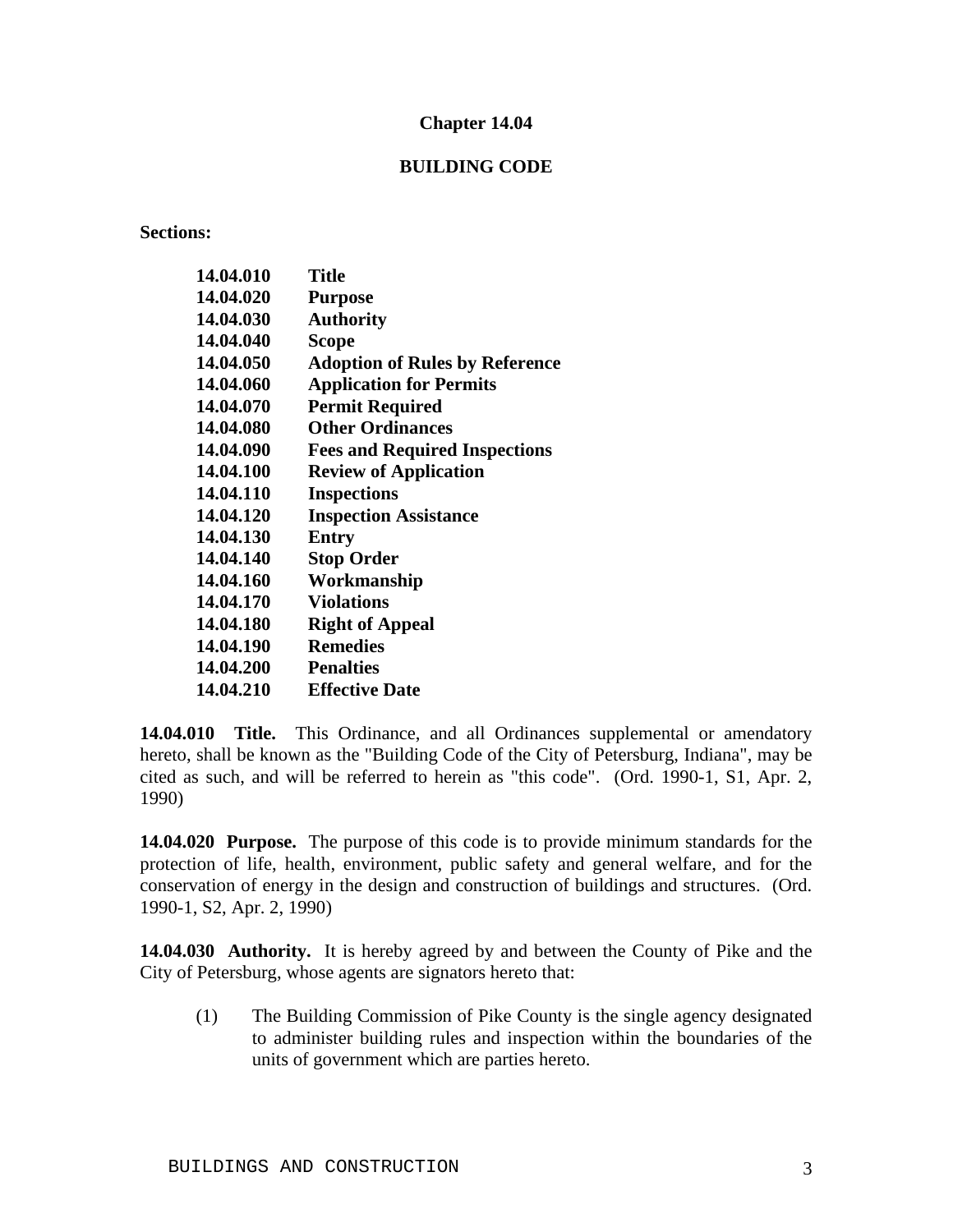- (2) The Building Commissioner of Pike County is authorized and empowered to issue building permits, make inspection, order corrections of violations, and to perform such other ministerial duties as are commonly performed in the execution of his office, on behalf of the parties hereto.
- (3) Any appeal of a decision by the Building Commissioner of Pike County shall lie first with the county executive pursuant to IC 36-7-8-9, and to the Fire Prevention and Building Safety Commission as provided for in IC 13-  $2 - 7$ .
- (4) Any judicial remedy sought by the Building Commissioner of Pike County to enforce his lawful orders to obtain compliance with the building rules of the parties hereto shall be brought to the County or City Attorney, of the unit of government within which boundaries a violation occurs, for disposition.
- (5) Such permit fees that are collected by the Building Commissioner of Pike County shall be accounted for and deposited in the General Fund of Pike County and shall be considered full payment for any inspection services provided by his office on behalf of the parties hereto.

The term "Building Commissioner", as provided in subsequent Sections of this Ordinance, means whoever is empowered to administer and enforce this code, pursuant to this Section 14.04.030. (Joint Resolution, S1-5, June 4 & 7, 1990) (Ord. 1990-1, S3, Apr. 2, 1990)

**14.40.040 Scope.** The provisions of this code apply to the construction, alterations, repair, use, occupancy, maintenance and additions to all buildings and structures, other than fences, in the City of Petersburg. (Ord. 1990-1, S4, Apr. 2, 1990)

## **14.40.050 Adoption of Rules by Reference.**

- (1) Building rules of the Indiana Fire Prevention and Building Safety Commission as set out in the following Articles of Title 675 of the Indiana Administrative Code are hereby incorporated by reference in this (Ordinance, chapter, code) and shall include later amendments to those Articles as the same are published in the Indiana Register or the Indiana Administrative Code with effective dates as fixed therein:
	- (a) Article 13 Building Codes
		- 1. Fire and Building Safety Standards
		- 2. Indiana Building Code
		- 3. Indiana Building Code Standards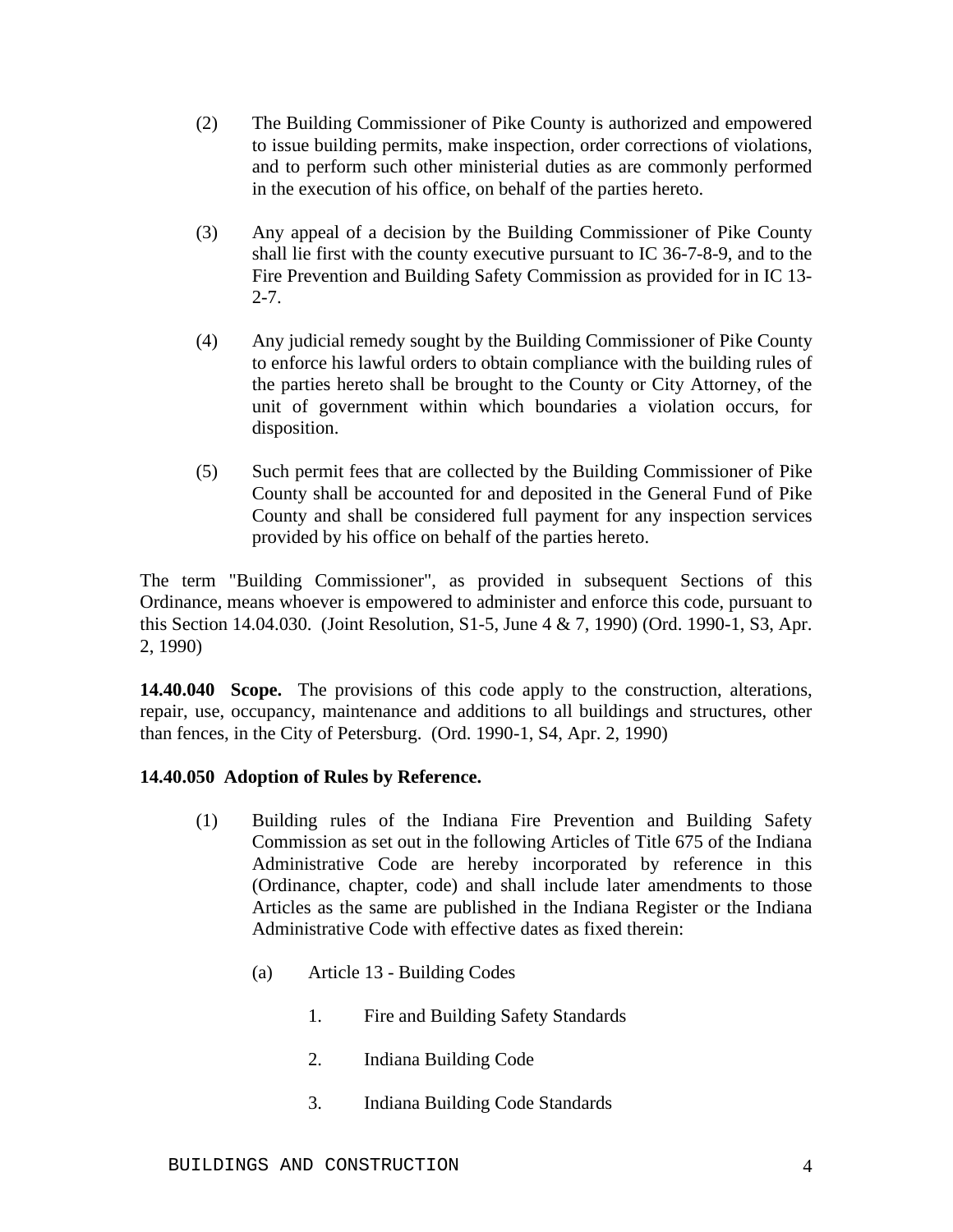- 4. Indiana Handicapped Accessibility Code
- (b) Article 14 One and Two Family Dwelling Codes
	- 1. Council of American Building Officials One and Two Family Dwelling Code
	- 2. CABO One and Two Family Dwelling Code; Amendments
	- 3. Standard for Permanent Installation of Manufactured **Homes**
- (c) Article 16 Plumbing Codes
	- 1. Indiana Plumbing Code
- (d) Article 17 Electrical Codes
	- 1. Indiana Electrical Code
	- 2. Safety Code for Health Care Facilities
- (e) Article 18 Mechanical Codes
	- 1. Indiana Mechanical Code
- (f) Article 19 Energy Conservation Codes
	- 1. Indiana Energy Conservation Code
	- 2. Modifications to the Model Energy Code
- (g) Article 20 Swimming Pool Codes
	- 1. Indiana Swimming Pool Code
- (2) Copies of adopted building rules, code and standards are on file in the office of the City of Petersburg. (Ord. 1990-1, S5, Apr. 2, 1990)

**14.04.060 Application for Permits.** No building permit shall be issued for the foregoing purpose, unless the application for a permit is accompanied by a plat or sketch of the proposed location showing lot boundaries, and by plans and specifications showing the work to be done. In addition, a copy of a Design Release, issued by the State Building Commissioner and the State Fire Marshal pursuant to IC 22-15-3-1, shall be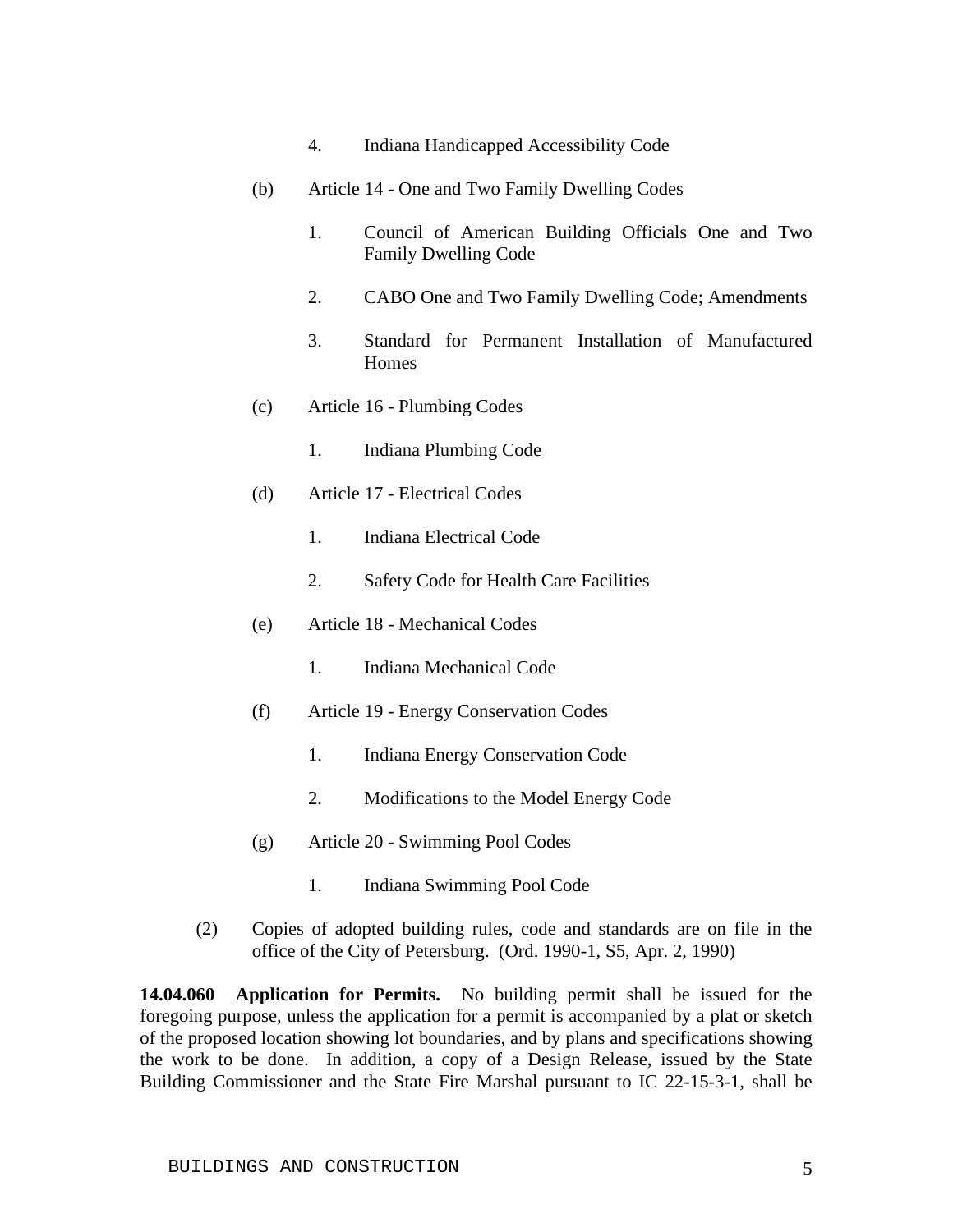provided to the Building Commissioner before issuance of a permit for construction covered by such Design Release. (Ord. 1990-1, S6, Apr. 2, 1990)

**14.04.070 Permit Required.** A permit shall be obtained before beginning construction, alteration or repair of any building or structure, the cost of which exceeds \$1,000.00, using forms furnished by the Building Commissioner, and all fees required by this code shall be paid to the Pike County Treasurer, if the Building Commissioner is the Building Commissioner of Pike County; if the Building Commissioner is some other person, then all fees required by this code shall be paid as provided in a subsequent Petersburg City Ordinance. Permits will expire one year from date of issue. Permit must be renewed at that time if the building project is not completed and is still active. There will be no charge for renewal. (Ord. 1992-3, Mar. 2, 1992) (Ord. 1990-1, S7, Apr. 2, 1990)

**14.04.080 Other Ordinances.** All work done under any permit issued by the Building Commissioner shall be in full compliance with all other City Ordinances pertaining thereto. (Ord. 1990-1, S8, Apr. 2, 1990)

**14.04.090 Fees and Required Inspections.** Permits required by Section 14.04.070 shall be issued upon prior payment of inspection fees according to the schedule adopted by the Board of Commissioners of Pike County, Indiana, in Pike County Ordinance 1988-1, as amended, which Schedule of Fees is incorporated in this Ordinance, by reference. (Ord. 1992-3, S1, Mar. 2, 1992) (Ord. 1990-1, S9, Apr. 2, 1990)

**14.04.100 Review of Application.** Prior to the issuance of any building permit, the Building Commissioner shall:

- (1) Review all building permit applications to determine full compliance with the provisions of this code.
- (2) Review all building permit applications for new construction or substantial improvements to determine whether proposed building sites will be reasonably safe from flooding.
- (3) Review building permit applications for major repairs within the flood plain area having special flood hazards to determine that the proposed repair (1) uses construction materials and utility equipment that are resistant to flood damage, and (2) uses construction methods and practices that will minimize flood damage.
- (4) Review building permit applications for new construction or substantial improvements within the flood plain area having special flood hazards to assure that the proposed construction (including prefabricated and mobile homes) (1) is protected against flood damage, and (2) is designed (or modified) and anchored to prevent flotation, collapse, or lateral movement of the structure, flood damage, and (3) uses construction methods and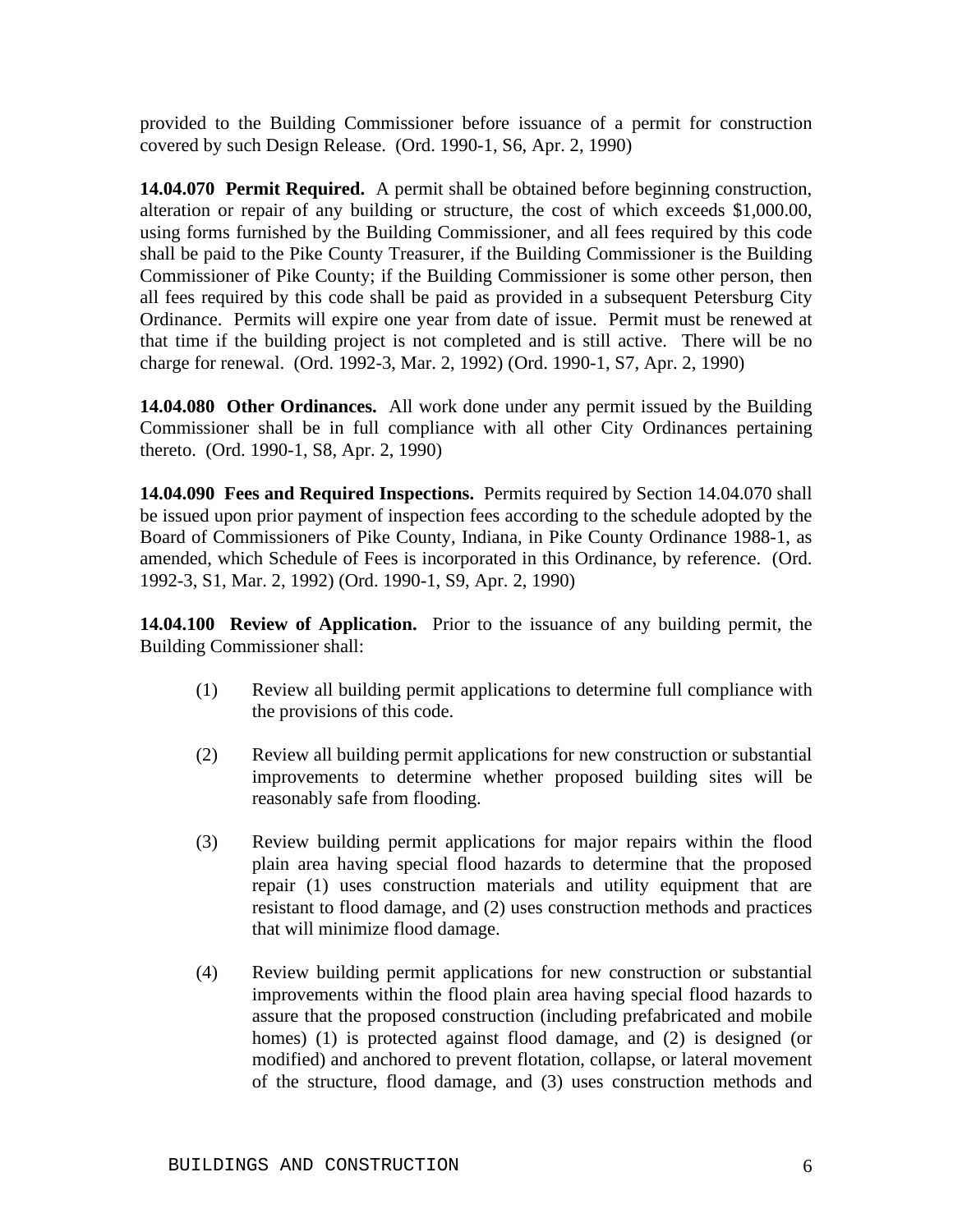practices that will minimize flood damage. (Ord. 1990-1, S10, Apr. 2, 1990)

**14.04.110 Inspections.** After the issuance of any building permit hereunder, the Building Commissioner shall make, or shall cause to be made, such inspections of the work being done under such permit as are necessary to insure full compliance with the provisions of this Ordinance and the terms of the permit. (Ord. 1990-1, S11, Apr. 2, 1990)

**14.04.120 Inspection Assistance.** The Chief of the Fire Department, or his designated representative, shall assist the Building Commissioner in the inspection of fire suppression, detection and alarm systems and shall provide reports of such inspection to the Building Commissioner. (Ord. 1990-1, S12, Apr. 2, 1990)

**14.04.130 Entry.** Upon presentation of proper credentials, the Building Commissioner or his duly authorized representatives may enter at reasonable times any building, structure or premises in the City of Petersburg to perform any duty imposed upon him by this code. (Ord. 1990-1, S13, Apr. 2, 1990)

**14.04.140 Stop Order.** Whenever any work is being done contrary to the provisions of this code, the Building Commissioner may order the work stopped by notice in writing served on any persons engaged in the doing or causing such work to be done, and any such persons shall forthwith stop such work until authorized by the Building Commissioner to proceed with the work. (Ord. 1990-1, S14, Apr. 2, 1990)

**14.04.160 Workmanship.** All work on the construction, alteration and repair of buildings and other structures shall be performed in a good and workmanlike manner according to accepted standards and practices in the trade. (Ord. 1990-1, S16, Apr. 2, 1990)

**14.04.170 Violations.** It shall be unlawful for any person, firm or corporation, whether as owner, lessee, sub-lessee, or occupant, to erect, construct, enlarge, alter, repair, improve, remove, convert, demolish, equip, use, occupy or maintain any building or structure, other than fences, in the City of Petersburg or cause or permit the same to be done, contrary to or in violation of the provisions of this code. (Ord. 1990-1, S17, Apr. 2, 1990)

**14.04.180 Right of Appeal.** All persons shall have the right to appeal the Building Commissioner's decision. If the Building Commissioner is the Building Commissioner of Pike County, then the first appeal shall be to the Board of County Commissioners of Pike County, and then to the Fire Prevention and Building Safety Commission, in accordance with the provisions of IC 22-13-2-7. If the Building Commissioner is not the Building Commissioner of Pike County, then the first appeal shall be as provided in a subsequent City Ordinance. (Ord. 1990-1, S18, Apr. 2, 1990)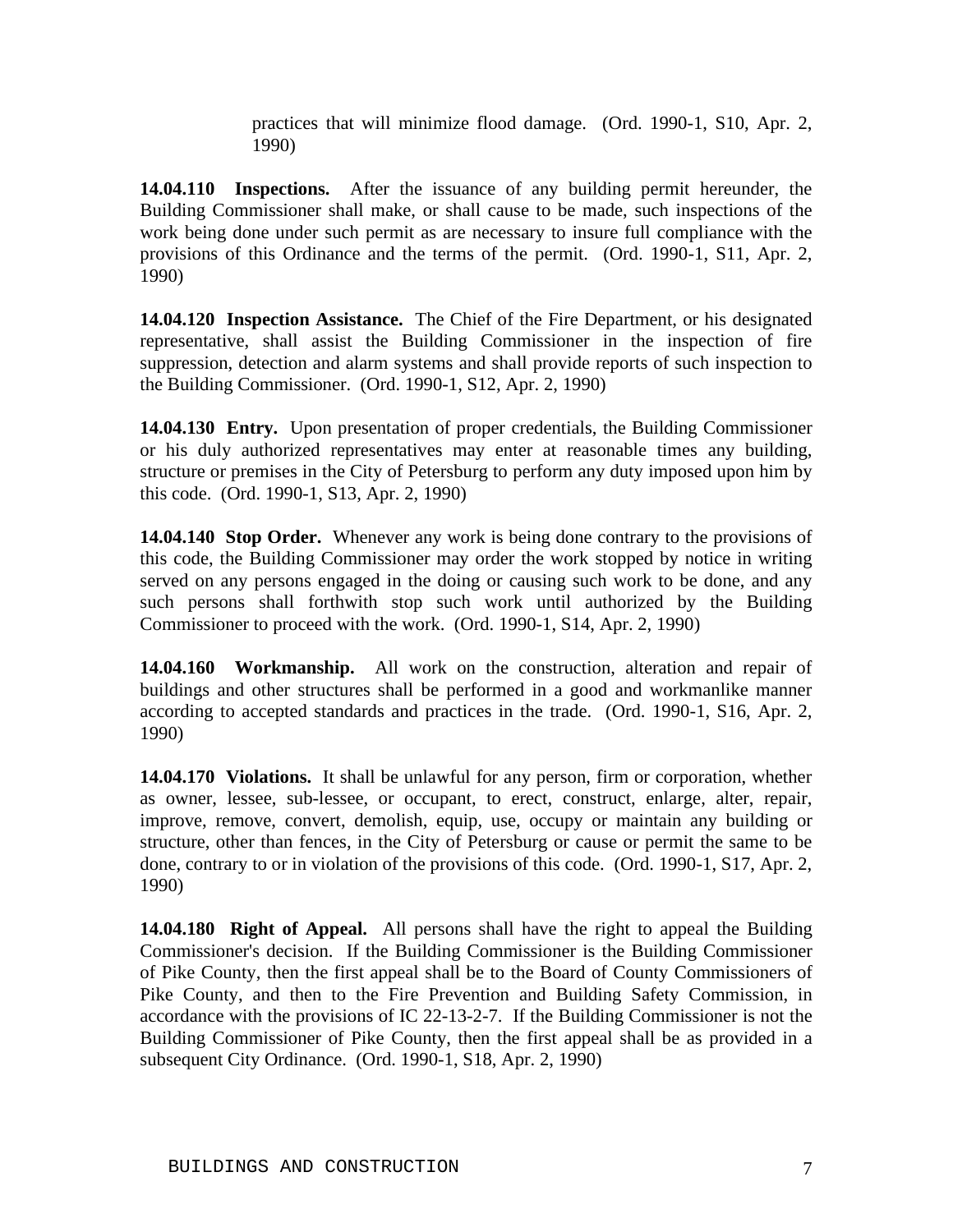**14.04.190 Remedies.** The Building Commissioner shall in the name of the City of Petersburg, bring actions in the Circuit Court of Pike County, Indiana, for mandatory and injunctive relief in the enforcement of and to secure compliance with any order or orders made by the Building Commissioner, and any such action for mandatory or injunctive relief may be joined with an action to recover the penalties provided for in this Ordinance. (Ord. 1990-1, S19, Apr. 2, 1990)

**14.04.200 Penalties.** If any person, firm or corporation shall violate any of the provisions of this Ordinance, or shall do any act prohibited herein, or shall fail to perform any duty lawfully enjoined, within the time prescribed by the Building Commissioner, or shall fail, neglect or refuse to obey any lawful order given by the Building Commissioner in connection with the provisions of this Ordinance for each such violation, failure or refusal, such person, firm or corporation shall be fined in any sum not less than \$50.00, nor more than \$500.00. Each day of such unlawful activity as is prohibited by the first sentence of this section shall constitute a separate offense. (Ord. 1990-1, S20, Apr. 2, 1990)

**14.04.210 Effective Date.** This Ordinance shall be in full force and effect from and after its adoption, approval by the Fire Prevention and Building Safety Commission of Indiana, and publication as required by law. (Ord. 1990-1, S21, Apr. 2, 1990)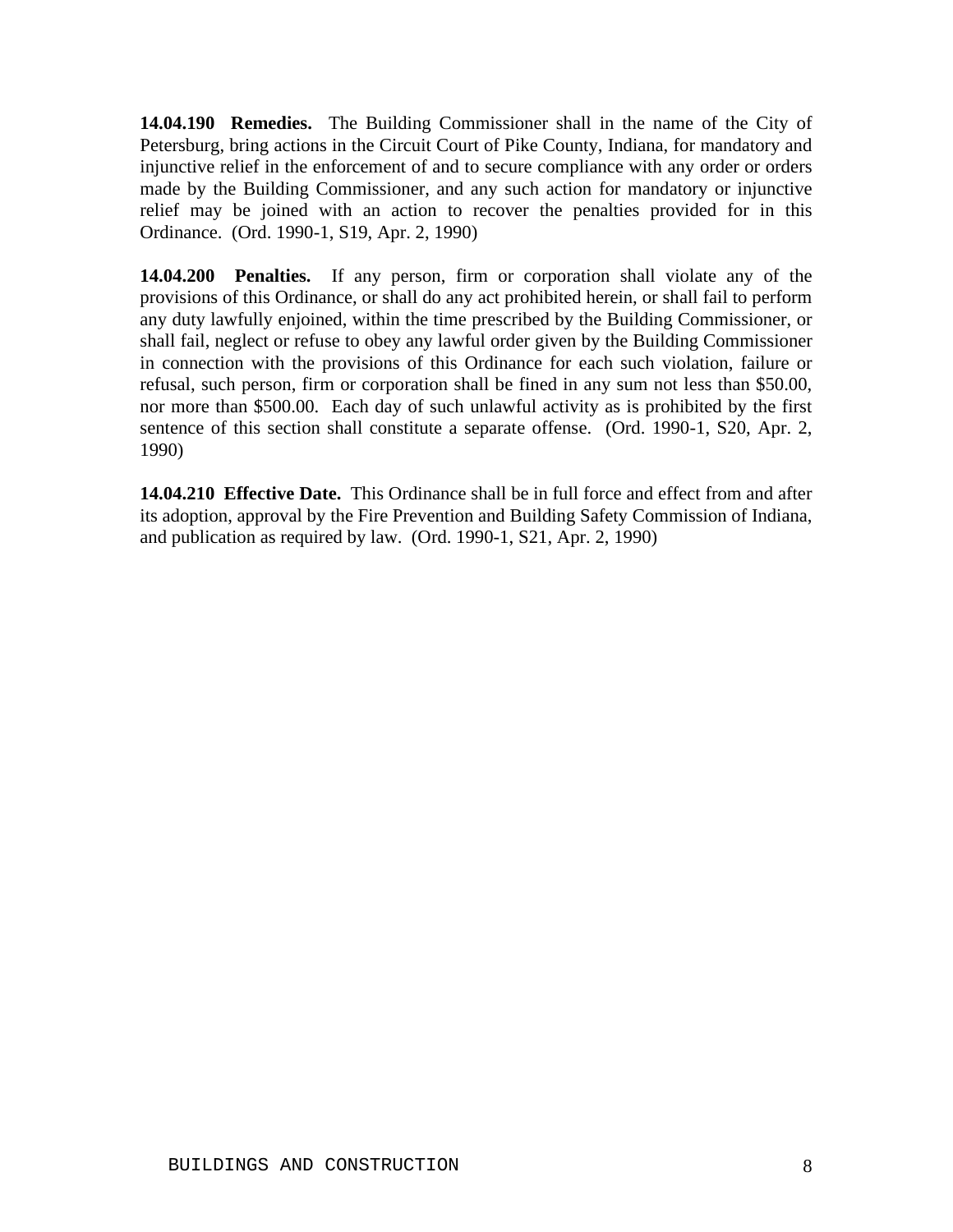## **KEY LOCK BOX SYSTEM / AUTOMATED ALARM SYSTEMS**

**Sections:**

| 14.10.010 | Implementation   |
|-----------|------------------|
| 14.10.020 | <b>Penalty</b>   |
| 14.10.030 | Repealer         |
| 14.10.040 | <b>Effective</b> |

#### **14.10.010 Implementation.**

- (1) The following structures shall be equipped with a key lock box at or near the main entrance or other such location required by the Fire Chief, as set out below:
	- (a) Commercial or industrial structures protected by an automatic alarm system or an automatic suppression system, or such structures that are secured in a manner that restricts access during an emergency;
	- (b) Multi-family residential structures that have restricted access through locked doors and a common corridor for access to the living units;
	- (c) Nursing care facilities;
	- (d) Governmental structures that are protected by an automatic alarm or an automatic suppression system.
- (2) Prior to occupation of newly constructed, remodeled or refurbished facility structures defined above, the structures subject to this section shall have a key lock box installed and operational. Any existing structure, as defined above, that installs or replaces an automated alarm system, shall also install a key lock box.
- (3) The Fire Chief of the City shall designate the type of key lock box system to be implemented within the city, and shall have the authority to require all structures to use that system.
- (4) The owner or operator of a structure required to have a key lock box shall, at all times, keep a key in the lock box that will allow for access to the structure, as set out below.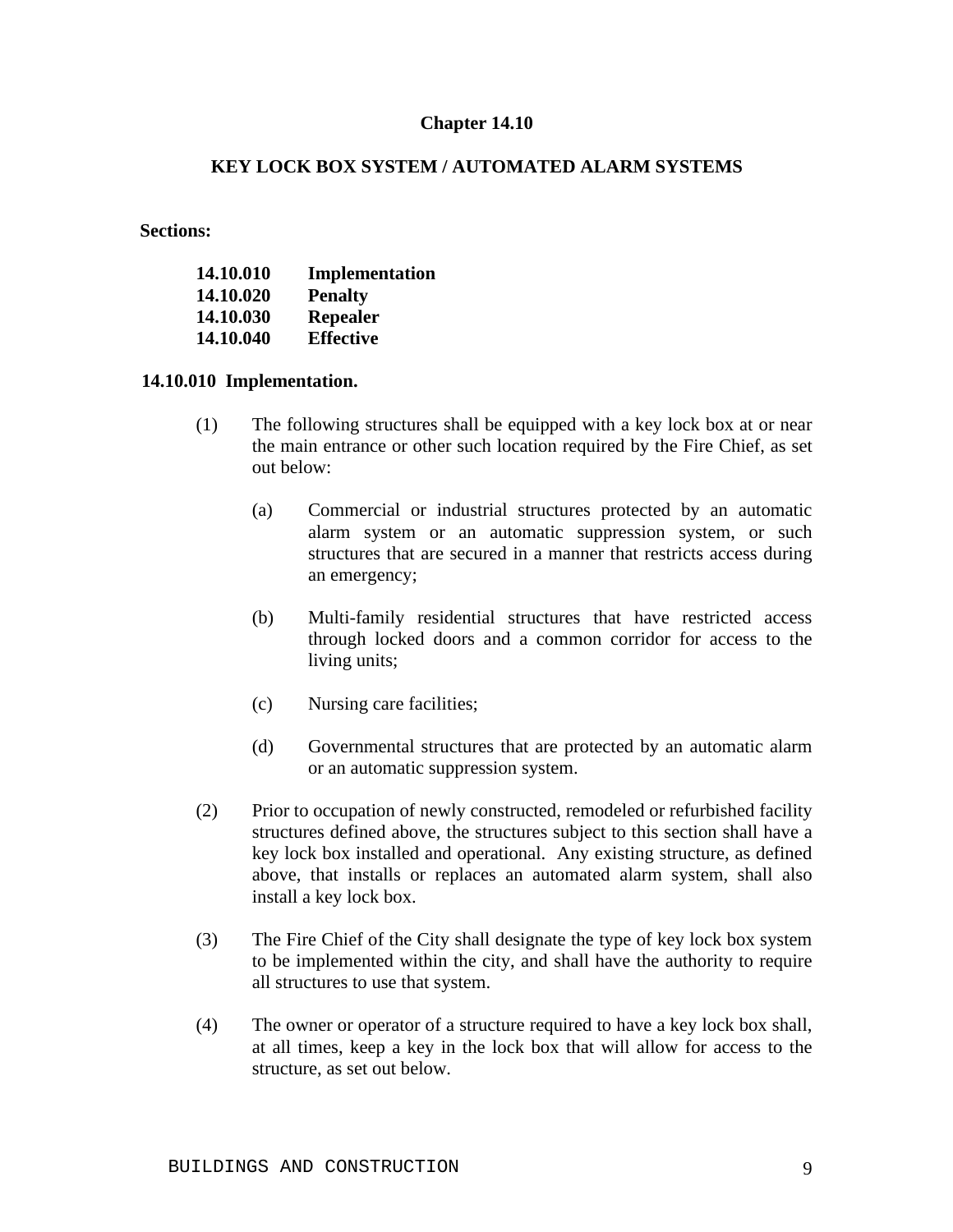- (5) The key box shall contain:
	- (a) Keys to locked points of ingress, whether on the interior or exterior of such buildings;
	- (b) Keys to locked mechanical equipment rooms;
	- (c) Keys to locked electrical rooms;
	- (d) Keys to elevator controls;
	- (e) Keys to other areas as directed by the fire officials.
- (6) The Fire Chief shall be authorized to implement rules and regulations for the use, construction, and maintenance of the key lock box system. (Ord. 2008-2, S1, Mar. 17, 2008)

### **14.10.020 Penalty.**

(1) Whoever violates any provision of this chapter for which no penalty is otherwise provided, shall be fined not more than \$1,000. A separate offense shall be deemed committed on each day that a violation occurs or continues. (Ord. 2008-2, S2, Mar. 17, 2008)

**14.10.030 Repealer.** All provisions of Petersburg City Ordinances heretofore enacted, which are in conflict with this Ordinance, are hereby repealed. (Ord. 2008-2, S3, Mar. 17, 2008)

**14.10.040 Effective.** This Ordinance shall be in full force and effect from and after its publication as provided by law. (Ord. 2008-2, S4, Mar. 17, 2008)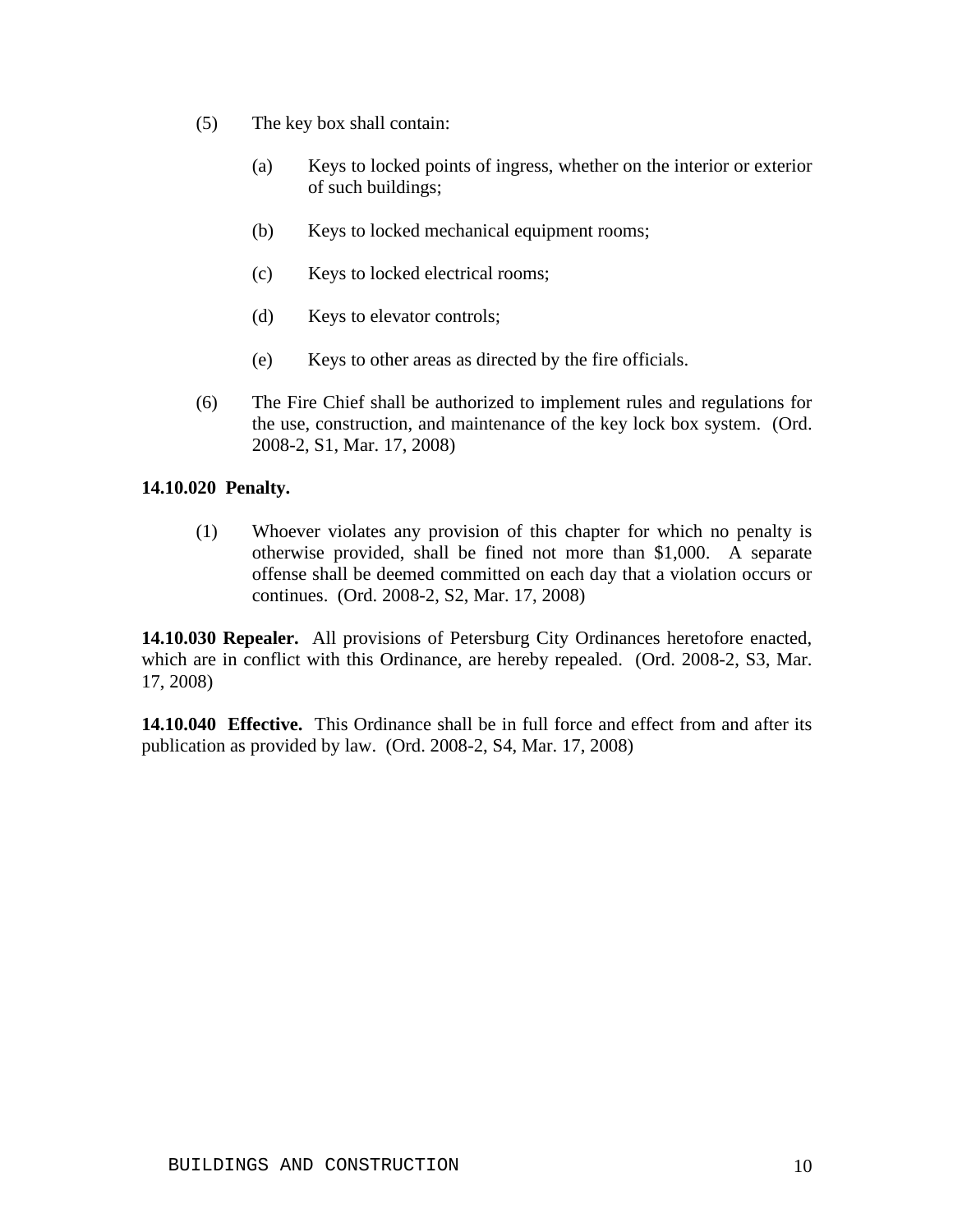## **UNSAFE BUILDING LAW**

**Sections:**

| 14.24.010 | <b>Established</b>                                       |
|-----------|----------------------------------------------------------|
| 14.24.020 | <b>Incorporation of Indiana Code by Reference</b>        |
| 14.24.030 | <b>Declaration of Public Nuisance</b>                    |
| 14.24.040 | <b>Enforcement Authority</b>                             |
| 14.24.050 | <b>Administration</b>                                    |
| 14.24.060 | <b>Enforcement Authority Powers and Responsibilities</b> |
| 14.24.070 | <b>Unsafe Building Described</b>                         |
| 14.24.080 | <b>Substantial Property Defined</b>                      |
| 14.24.090 | <b>Unsafe Building Fund Established</b>                  |
| 14.24.100 | <b>Violation of Provisions</b>                           |
|           |                                                          |

**14.24.010 Established.** Under the provisions of Indiana Code 36-7-9, there is hereby established the PETERSBURG UNSAFE BUILIDNG LAW. (Ord. 1990-11, S1, July 23, 1990)

**14.24.020 Incorporation of Indiana Code by Reference.** Indiana Code 36-7-9-1 through 36-7-9-28 is hereby incorporated by reference in the Petersburg Unsafe Building law. All proceedings within the City of Petersburg for the inspection, repair, and removal of unsafe buildings shall be governed by said law and the provisions of this Ordinance. In the event the provisions of this Ordinance conflict with the provisions of Indiana Code 36-7-9-1 through 36-7-9-28, then the provisions of the state statute shall control. (Ord. 1990-11, S2, July 23, 1990)

**14.24.030 Declaration of Public Nuisance.** All buildings or portions thereof within the City of Petersburg or which are determined after inspection by the Enforcement Authority to be unsafe as defined in this Ordinance are hereby declared to be public nuisances and shall be abated by repair, rehabilitation, demolition, or removal. (Ord. 1990-11, S3, July 23, 1990)

(1) Enforcement Fees. (Refer to Section 7.32.040) (Ord. 2020-3, Mar. 2, 2020)

**14.24.040 Enforcement Authority.** The "Enforcement Authority" is the Chief Administrative officer of the Petersburg Fire Territory, which Chief Administrative officer is the Fire Chief, or the Assistant Chief, in the Chief's absence or unavailability. The terms "Building Commission" and "Department" are interchangeable in the Petersburg unsafe building codes, as are the terms "Building Commissioner" and "Enforcement Authority". (as Defined in IC 36-7-9-2 and Petersburg Code 14-24- et seq.) (Ord. 2016-10, S2, June 6, 2016) (Ord. 2005-9, S1, July 5, 2005) (Ord. 1992-15, Sept. 8, 1992) (Ord. 1990-11, S4, July 23, 1990)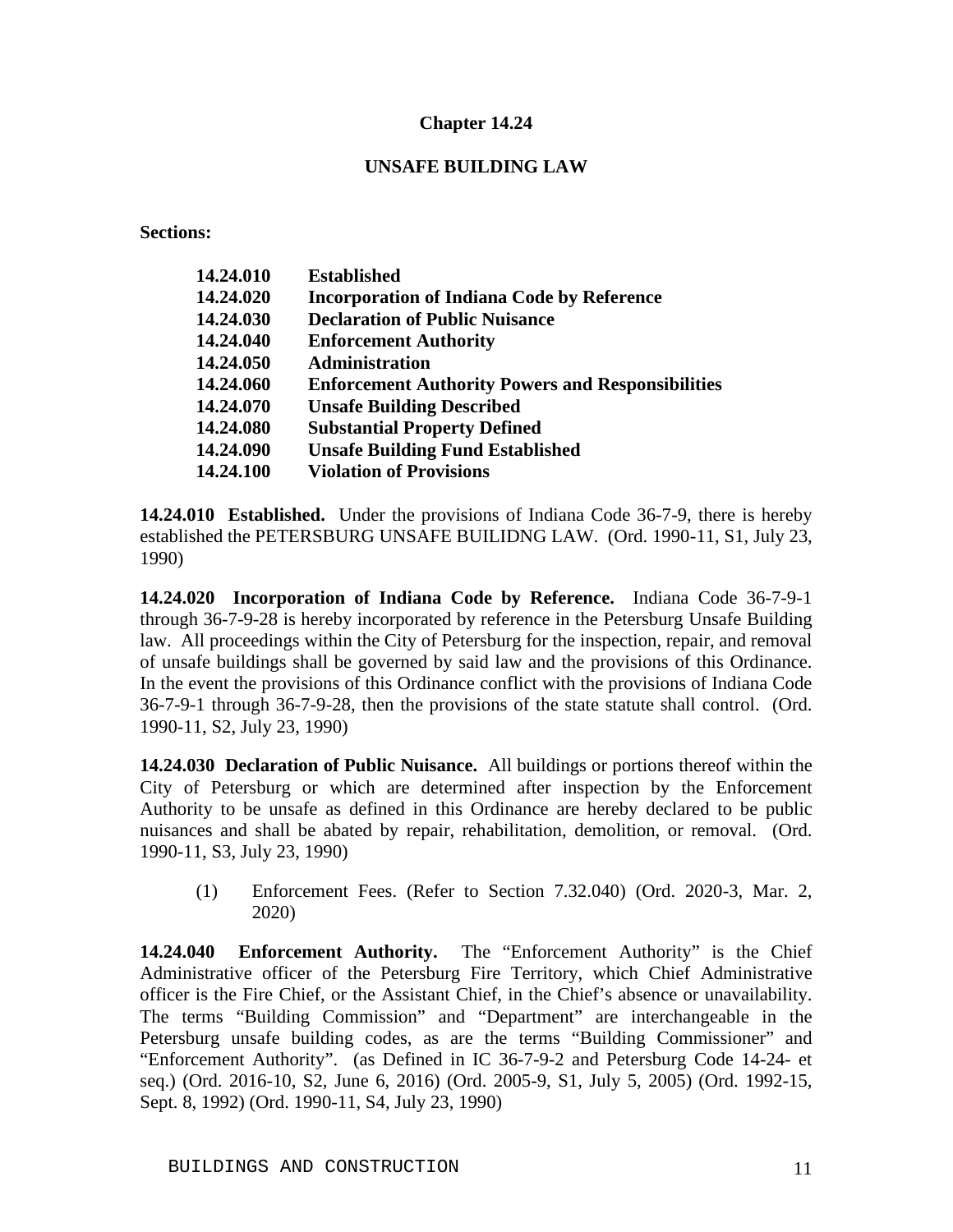**14.24.050 Administration.** The "Department" charged with responsibility for administering the Unsafe Building Code (as Defined in IC 36-7-9-2 and Petersburg Code 14-24 et seq) shall not be the Petersburg Fire Territory. (Ord. 2016-10, S1, June 6, 2016) (Ord. 1990-11, S5, July 23, 1990)

**14.24.060 Enforcement Authority Powers and Responsibilities.** Whenever in the building regulations of the City of Petersburg or the Indiana Unsafe Building Law, it is provided that anything must be done to the approval of or subject to the direction of the Enforcement Authority, this shall be construed to give such officer only the discretion of determining whether the rules and standards established by Ordinance have been complied with; and no such provisions shall be construed as giving any officer discretionary powers as to what such regulations or standards shall be, power to require conditions not prescribed by Ordinance, or to enforce Ordinance provisions in an arbitrary or discretionary manner. (Ord. 2016-10, S2, June 6, 2016)

**14.24.070 Unsafe Building Described.** The description of an unsafe building contained in Indiana Code 36-7-9-4 is hereby supplemented to provide minimum standards for building condition or maintenance in the City of Petersburg, Indiana, by adding the following definition:

UNSAFE BUILDNG means any building or structure which has any or all of the conditions or defects hereinafter described, provided that such conditions or defects exist to the extent that life, health, property, or safety of the public or its occupants are endangered:

- (1) Whenever any door, aisle, passageway, or other means of exit is not of sufficient width or size or is not so arranged as to provide safe and adequate means of exit in case of fire or panic.
- (2) Whenever the walking surface of any aisle, passageway stairway, or other means of exit is so warped, worn, loose, torn, or otherwise unsafe as to not provide safe and adequate means of exit in case of fire or panic.
- (3) Whenever the stress in any materials, member, or portion thereof, due to all dead and live loads, is more than one and one-half times the working stress or stresses allowed for new buildings of similar structure, purpose, or location.
- (4) Whenever any portion thereof has been damaged by fire, earthquake, wind, flood, or by any other cause, to such an extent that the structural strength or stability thereof is materially less than it was before such catastrophe and is less than minimum requirements for new buildings of similar structure, purpose, or location.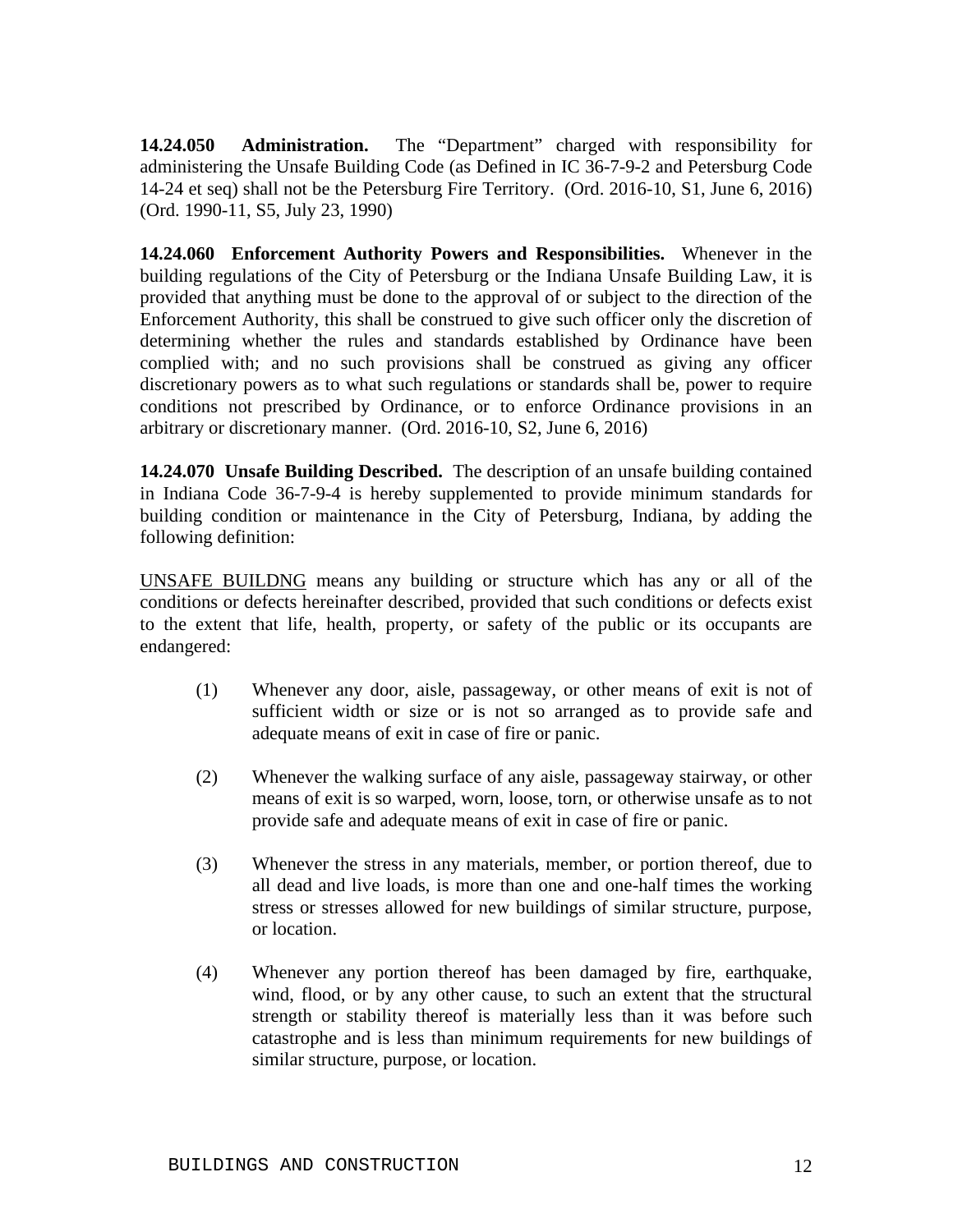- (5) Whenever any portion, member or appurtenance thereof is likely to fail, to become detached or dislodged, or to collapse and thereby injure persons or damage property.
- (6) Whenever any portion of a building, or any member, appurtenance or ornamentation on the exterior thereof is not of sufficient strength or stability or is not so anchored, attached, or fastened in place so as to be capable of resisting a wind pressure of one-half of that specified for new buildings of similar structure, purpose or location without exceeding the working stresses permitted for such buildings.
- (7) Whenever any portion thereof has cracked, warped, buckled, or settled to such an extent that walls or other structural portions have materially less resistance to winds or earthquakes that is required in the case of similar new construction.
- (8) Whenever the building or structure, or any portion thereof, because of (1) dilapidation, deterioration or decay; (2) faulty construction; (3) the removal, movement, or instability of any portion of ground necessary for the purpose of supporting such building; (4) the deterioration, decay, or inadequacy of its foundation; or (5) any other cause, is likely to partially or completely collapse.
- (9) Whenever, for any reason, the building or structure, or any portion thereof, is manifestly unsafe for the purpose for which it is being used.
- (10) Whenever the exterior walls or other vertical structural members list, lean, or buckle to such an extent that a plumb line passing through the center of gravity does not fall inside the middle one-third of the base.
- (11) Whenever the building or structure, exclusive of the foundation, shows thirty-three percent or more damage or deterioration of its supporting member or members, or fifty percent damage or deterioration of its nonsupporting members, enclosing or outside walls or coverings.
- (12) Whenever the building or structure has been so damaged by fire, wind, earthquake, or flood or has become so dilapidated or deteriorated as to become (1) an attractive nuisance to children; or (2) freely accessible to persons for the purpose of committing unlawful acts.
- (13) Whenever the building or structure has been constructed, exists, or is maintained in violation of any specific requirement or prohibition applicable to such building or structure provided by the building regulations of this City or of any law or Ordinance of this state or of any law or Ordinance of this state or City relating to the condition, location, or structure of buildings.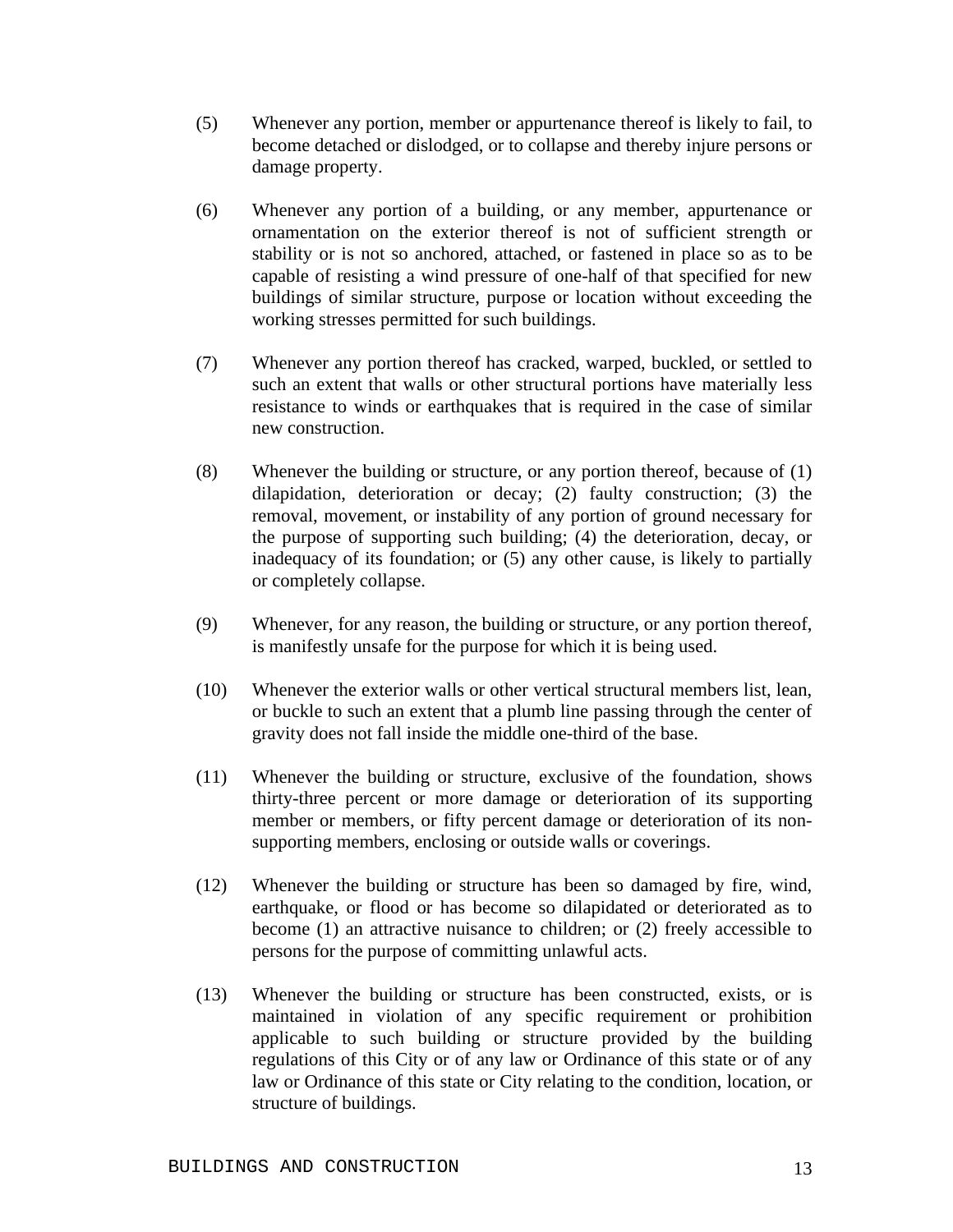- (14) Whenever any building or structure which, whether or not erected in accordance with all applicable laws and Ordinance has in any nonsupporting part, member, or portion less than fifty percent, or in any supporting part, member, or portion less than sixty-six percent of the (1) strength, (2) fire-resisting qualities or characteristics, or (3) weatherresisting qualities or characteristics required by law in the case of a newly constructed building of like area, height, and occupancy in the same location.
- (15) Whenever a building or structure, used or intended to be used for dwelling purposes, because of inadequate maintenance, dilapidation, decay, damage, faulty construction or arrangement, inadequate light, air, or sanitation facilities, or otherwise is determined by the health official to be unsanitary, unfit for human habitation, or in such a condition that is likely to cause sickness or disease.
- (16) Whenever the building or structure, because of obsolescence, dilapidated condition, deterioration, damage, inadequate exits or lack of sufficient fire-restrictive construction is determined by the Petersburg Fire Chief to be a fire hazard.
- (17) Whenever any portion of a building or structure remains on a site after the demolition or destruction of the building or structure or whenever any building or structure is abandoned for a period in excess of six months so as to constitute such building or portion thereof an attractive nuisance or hazard to the public. (Ord. 1990-11, S7, July 23, 1990)

**14.24.080 Substantial Property Defined.** The definition of "substantial property interest" set forth in IC 36-7-9-2 is hereby incorporated by reference herein as if copied in full. (Ord. 1990-11, S8, July 23, 1990)

**14.24.090 Unsafe Building Fund Established.** An UNSAFE BUILDING FUND is hereby established in the operating budget for the City in accordance with the provisions of IC 36-7-9-14. (Ord. 1990-11, S9, July 23, 1990)

**14.24.100 Violation of Provisions.** No person, firm, or corporation, whether as owner, lessee, sublessee, or occupant shall erect, construct, enlarge, alter, repair, move, improve, remove, demolish, equip, use, occupy, or maintain any building or premises, or cause or permit the same to be done, contrary to or in violation of any of the provisions of this Ordinance or any other issued by the Enforcement Authority. Any person violating the provisions of this Ordinance or IC 36-7-9-28 shall commit a Class C infraction for each day such violation continues. (Ord. 2016-10, S1, June 6, 2016) (Ord. 1990-11, S10, July 23, 1990)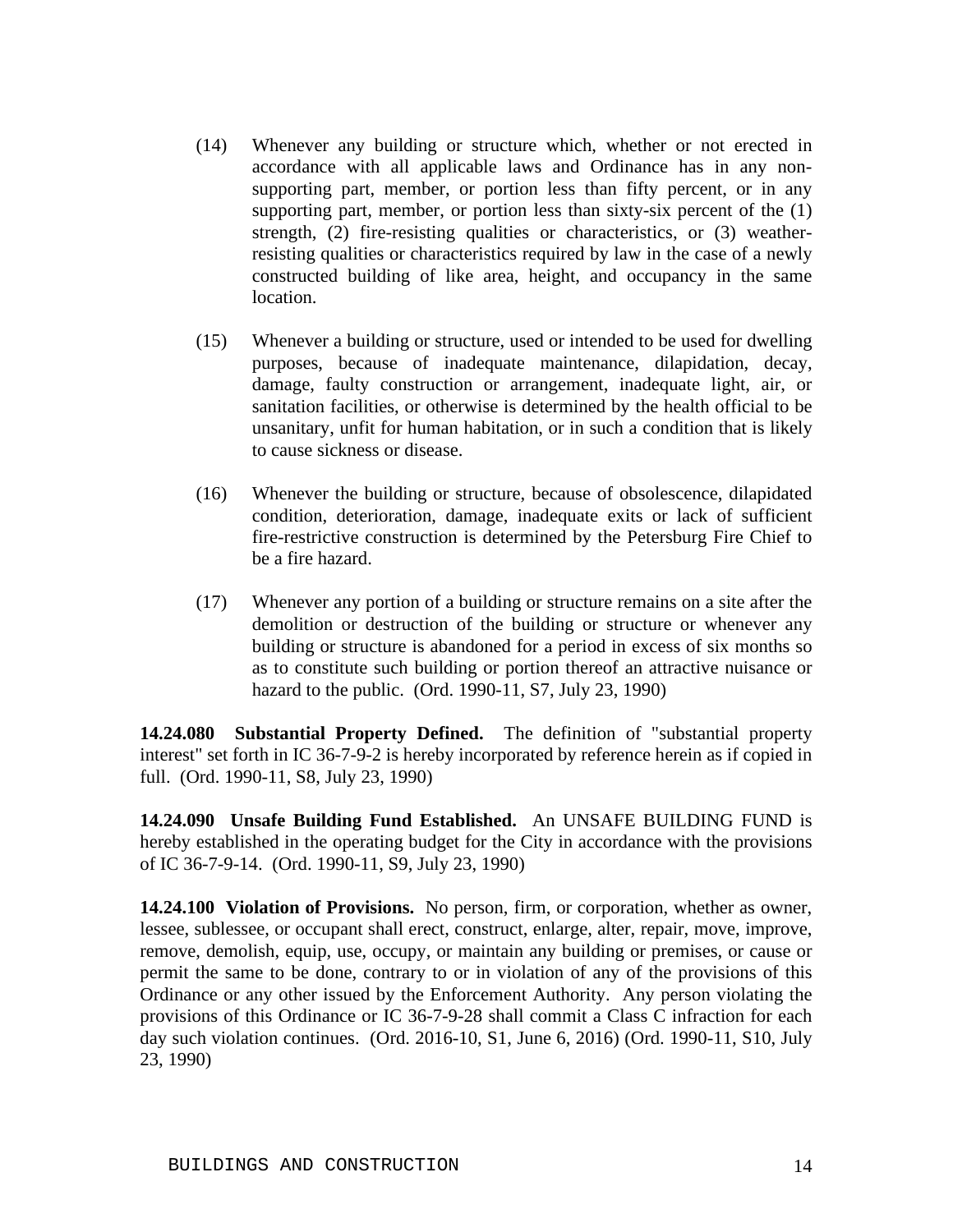#### **MANUFACTURED HOMES**

**Sections:**

| 14.30.010 | <b>Definitions</b>                                                |
|-----------|-------------------------------------------------------------------|
|           |                                                                   |
| 14.30.020 | <b>Approved Manufactured Home, Required</b>                       |
| 14.30.030 | <b>Minimum Size</b>                                               |
| 14.30.040 | <b>One Year Grace Period for Damaged Residences Starting June</b> |
|           | 5, 1990                                                           |
| 14.30.050 | <b>Enforcement</b>                                                |
| 14.30.060 | <b>Each Day in Violation Constitutes a Separate Offense</b>       |
| 14.30.070 | <b>Separability</b>                                               |
| 14.30.080 | <b>Conflicting Ordinances</b>                                     |
| 14.30.090 | <b>Effective Date</b>                                             |
|           |                                                                   |

**14.30.010 Definitions.** "Manufactured Home" means a dwelling unit, designed and built in a factory; "approved Manufactured Home" has that meaning provided in IC 36-7-4- 1106 (a) (1), and as hereafter amended, and which is at least 23 feet in width, contains at least 950 square feet of "occupied space", as defined in IC 36-7-4-1106 (a) (3), is affixed to a permanent foundation and complies with all provisions of Petersburg Ordinance 1990-1. Both "Manufactured Home" and "approved Manufactured Home" includes, but is not limited to, mobile homes. (Ord. 1990-6, S1, June 5, 1990)

**14.30.020 Approved Manufactured Home, Required**. From and after the effective date of this Ordinance, it shall be unlawful to locate, place and/or park any Manufactured Home, having an electrical, water or sewer connection with any electrical, water and/or sewage disposal system, which is independent of said Manufactured Home, within the corporate limits of the City of Petersburg, Indiana, unless it is an approved Manufactured Home. PROVIDED HOWEVER, this Ordinance shall not apply to any Manufactured Home lawfully located, placed and/or parked within the corporate limits of the City of Petersburg, Indiana, on or before June 2, 1990. PROVIDED FURTHER HOWEVER, nothing in this Ordinance shall be construed to waive the right of the City of Petersburg to enforce Petersburg City Ordinance No. 263, dated May 3, 1965. (Ord. 1990-6, S2, June 5, 1990)

**14.30.030 Minimum Size.** The restrictions as to minimum size of approved Manufactured Homes applies to all dwelling units constructed within the Corporate limits of the City of Petersburg, Indiana, from and after the date of the adoption of this Ordinance. PROVIDED HOWEVER, replacements of dwelling units which were in place on June 2, 1990, regardless of whether they were Manufactured Homes or conventionally built homes, shall not be in violation of the size restrictions of this Ordinance is such replacement contains at least the square feet of occupied space of the dwelling unit it replaces. (Ord. 1990-13, Aug. 6, 1990) (Ord. 1990-6, S3, June 5, 1990)